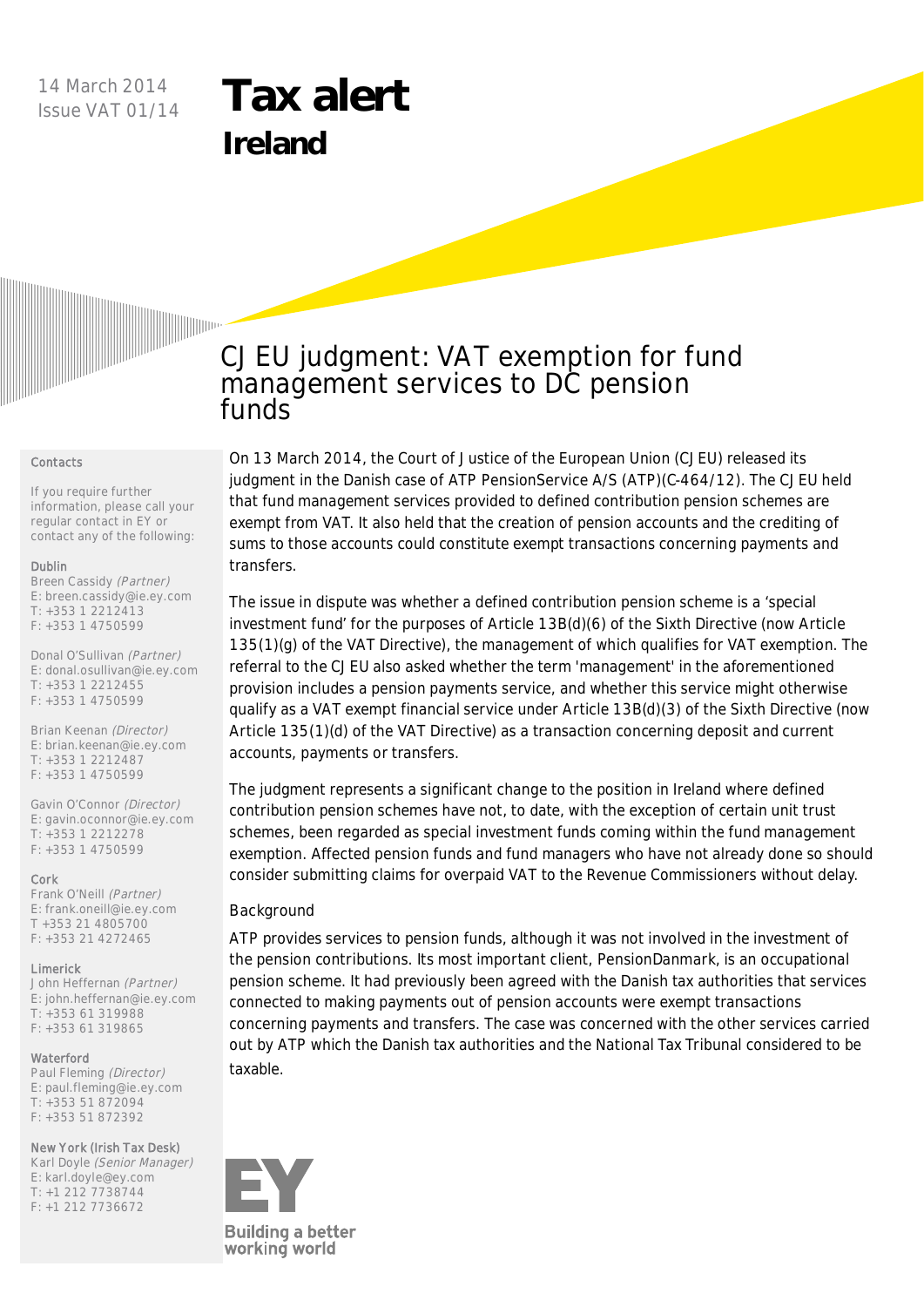These services consisted of:

- 1. Registration of employers liable to pay pension contributions.
- 2. Opening accounts in the pension scheme system at ATP for the benefit of employees.
- 3. Handling payments from employers so that the employer's total pension contribution could be paid into the pension fund account at a bank.
- 4. Regularly allocating the employer's total contributions to the individual employee's account on the basis of information received from the employer.
- 5. Recording missing payments.
- 6. Reporting to pension fund customers on contributions paid into pension schemes and sending out account statements.

The questions referred to the CJEU covered:

- · Was a defined contribution pension scheme a 'special investment fund' within the meaning of the VAT Directives?
- · If so, does the term 'management' cover the services provided by ATP (as referred to above)?
- Are any of the services provided by ATP exempt as transactions concerning payments or transfers, or deposit and current accounts?

## **The judgment**

## *Is a defined contribution pension scheme a 'special investment fund'?*

The CJEU reiterated that the discretion given to the Member States to define special investment funds was limited by the principle of fiscal neutrality. It broadly followed the approach taken by the Advocate General in identifying funds falling within the UCITS Directive as 'core' special investment funds. Any other types of funds with identical or sufficiently similar characteristics so that they were in competition with UCITS funds would also be special investment funds.

The Court held that the essential characteristic of a special investment fund is the pooling of assets so that the risk to the beneficiaries could be spread over a range of securities. This characteristic was met by defined contribution pension schemes. In this respect, the CJEU drew a clear distinction with defined benefit (i.e. final salary) pension schemes. As held in the previous CJEU judgment in *Wheels*, the risk in such funds lies with the employer, not the employee.

The CJEU concluded that defined contribution pension schemes were special investment funds and that the following factors were irrelevant: that contributions were paid by the employer; that contributions were based on collective agreements; that the funds could be paid out as lump sums or in instalments when the beneficiaries reached pension age; and that contributions were, to some extent, deductible for income tax purposes.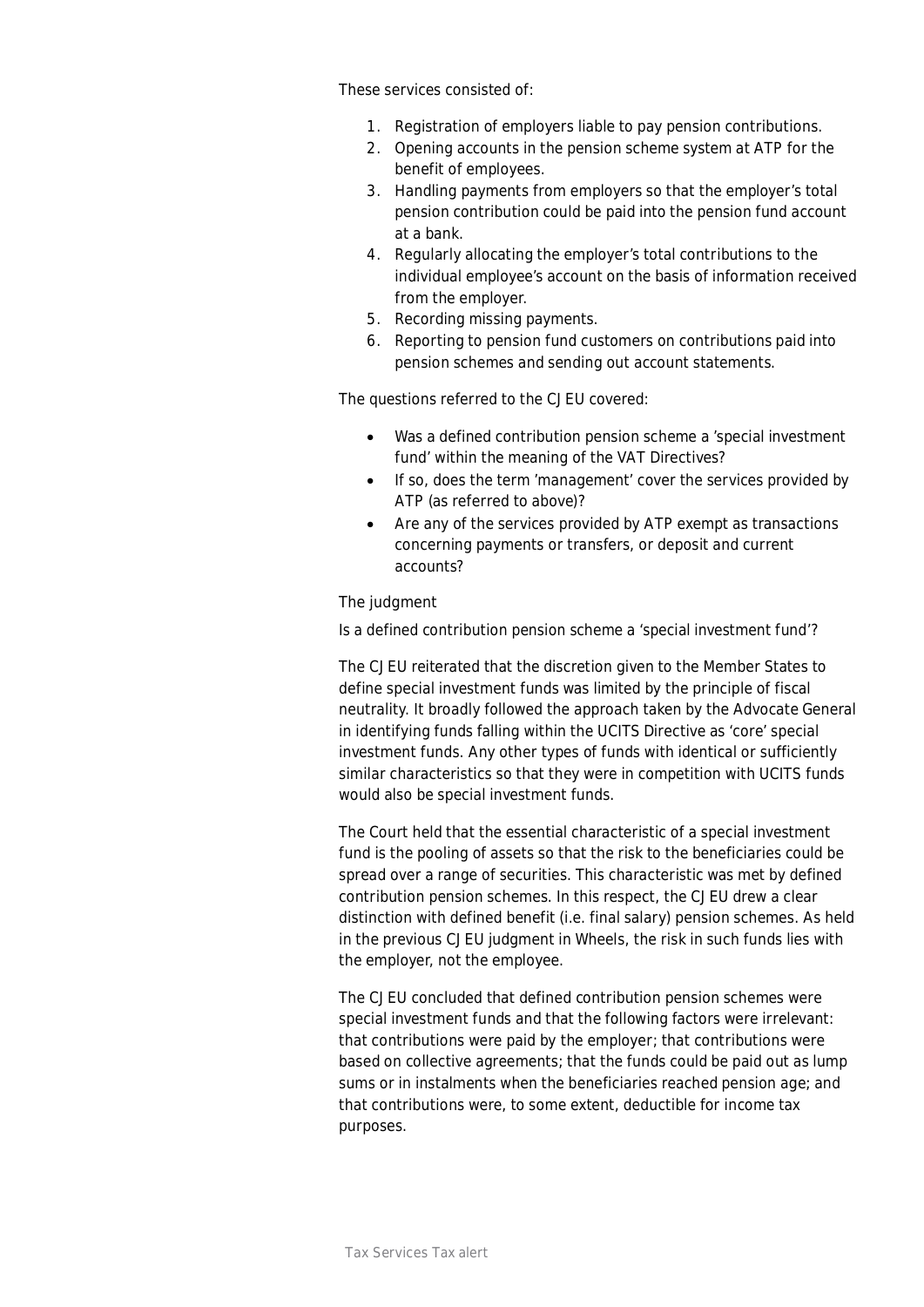## *Does the term 'management' cover the services provided by ATP?*

The CJEU noted that the Directive did not preclude the management of special investment funds from being broken down into a number of separate services, each of which could fall within the exemption. Exempt services of management were those which, viewed broadly, form a distinct whole and are specific to, and essential, for, the management of the funds.

As in its previous case law (*Abbey* and *GfBk*), the CJEU referred to the functions specific to UCITS including portfolio management, administration of the UCITS themselves, and the functions set out in Annex II of the UCITS Directive under the heading 'Administration'. These functions include computing income and the price of units and shares, valuation of assets, accounting, preparation of statements, provision of information and documentation for accounts and tax returns, and preparation of income forecasts.

Services performed by ATP related to the opening of accounts and the crediting of sums to those accounts transform the claim held by an employee against his employer to one held against the pension funds. Such services are essential to the management of a special investment fund and therefore fall within the exemption.

The CJEU stated that the other services performed by ATP (as referred to above) appeared to fall within the services listed at Annex II of the UCITS Directive and would therefore be exempt (although it stated that the final determination was a matter for the national court with all of the facts before it). In addition, as previously held in the GfbK case, the Court observed that the list provided in Annex II of the UCITS Directive detailing fund management services is not exhaustive.

## *Are any of the services provided by ATP exempt as transactions concerning payments transfers or deposit and current accounts?*

The CJEU referred to its earlier case law on transfers. A transfer involves a change in the legal and financial situation existing between the person giving the order and the recipient, and between those persons and their banks. Exemption does not require any particular method of transfer and can be made by means of account entries where payer and payee have accounts at the same financial institution.

Applying this to the present case, the CJEU stated that the crediting of contributions into an employee's pension scheme accounts appeared to change the legal and financial position by transforming the beneficiary's claim against the employer into one against the pension fund (although again it was a matter for the national court to determine on the basis of the full facts).

On the basis of this answer, there was no need to consider whether ATP's services may be exempt as transactions concerning deposit and current accounts.

## **What is the impact for businesses?**

The current VAT treatment in Ireland is contrary to the judgment in that Ireland treats services supplied to defined contribution pension schemes